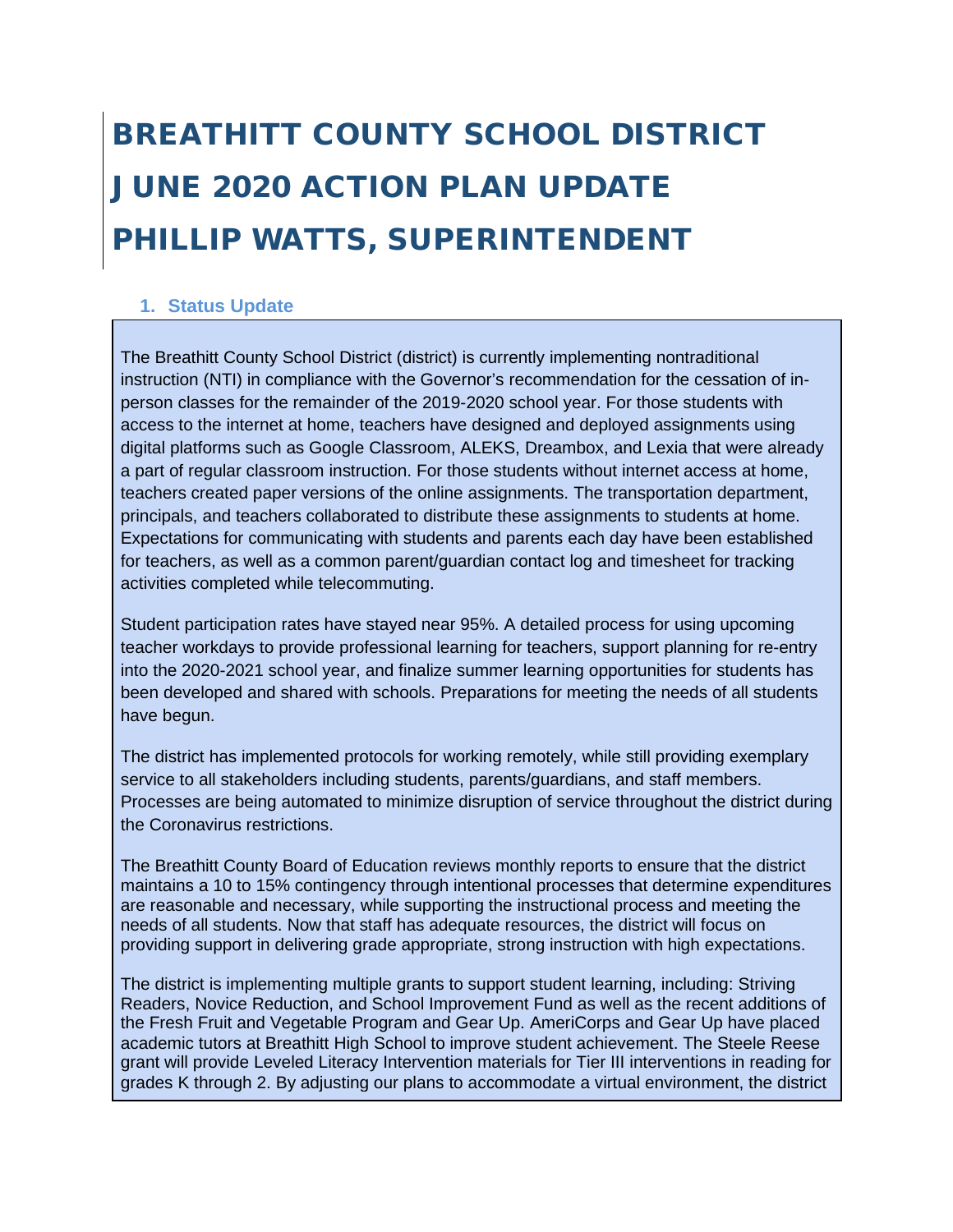has maintained the implementation of the KAS mini grant plan across the district and remains on pace to meet timelines.

District administrators continue to make progress on the 30/60/90 Day Action Plans that target deficiencies from previous audit findings. Work continues through instructional staff to implement and support new math and English/Language Arts (ELA) curriculum. Special Education data meetings are held regularly at each school. The Special Education Liaison and Director of Special Education participate in all Annual Review Committee (ARC) meetings to provide support; the folder review process is ongoing. New 30/60/90 Day Action Plans are being developed with new areas of focus based on the results of the Management Audit, as well as a needs assessment conducted internally.

The Comprehensive District/School Improvement Plans are posted on the district and school websites. The Comprehensive District Improvement Plan focuses on curriculum alignment, communication, and Academic and Behavior Response to Intervention (ABRI). The plan has been updated to reflect feedback provided by the diagnostic review and implementation is monitored regularly via 30/60/90 Day Action Plans. Review of the current plan has begun.

Curriculum alignment, PLC meetings, Response to Intervention (RTI), and ABRI/Positive Behavioral Interventions and Supports (PBIS) are being implemented in every school.

## **Next Steps:**

- 1. Graduation preparation and planning.
- 2. Continue providing support to students, staff and the community during the Coronavirus.
- 3. Process/procedures are being developed and implemented to address Coronavirus restrictions and social distancing, including Microsoft Teams meetings, the public broadcast of local board meetings that comply with the Open Meetings Act, and strategies to ensure that work requirements and deadlines are met. These protocols will be included in the Business Continuity/Disaster Recovery Plan for the district.
- 4. The district will continue to utilize standards roll-out resources and curriculum evaluation processes to update and refine curriculum pacing guides that reflect changing student needs due to the Coronavirus.
- 5. The district will continue to provide supports for students and teachers during NTI days through virtual meetings, continued timely communication, the NTI Help Line, and technology support.
- 6. Action plans developed from analysis of the Diagnostic Review and Management Audit are being progress monitored for continuous improvement.
- 7. The finance office continues to progress monitor the district cash flow (expenditures and revenues) to ensure maintenance of the 10-15% contingency goal. Budget projections predict a decrease in tax revenues; therefore, cautious budgeting for the 2020-2021 school year is critical for continued financial success.
- 8. Implementation of the CCEIS plan has begun to include instructional support assigned for grades K-2.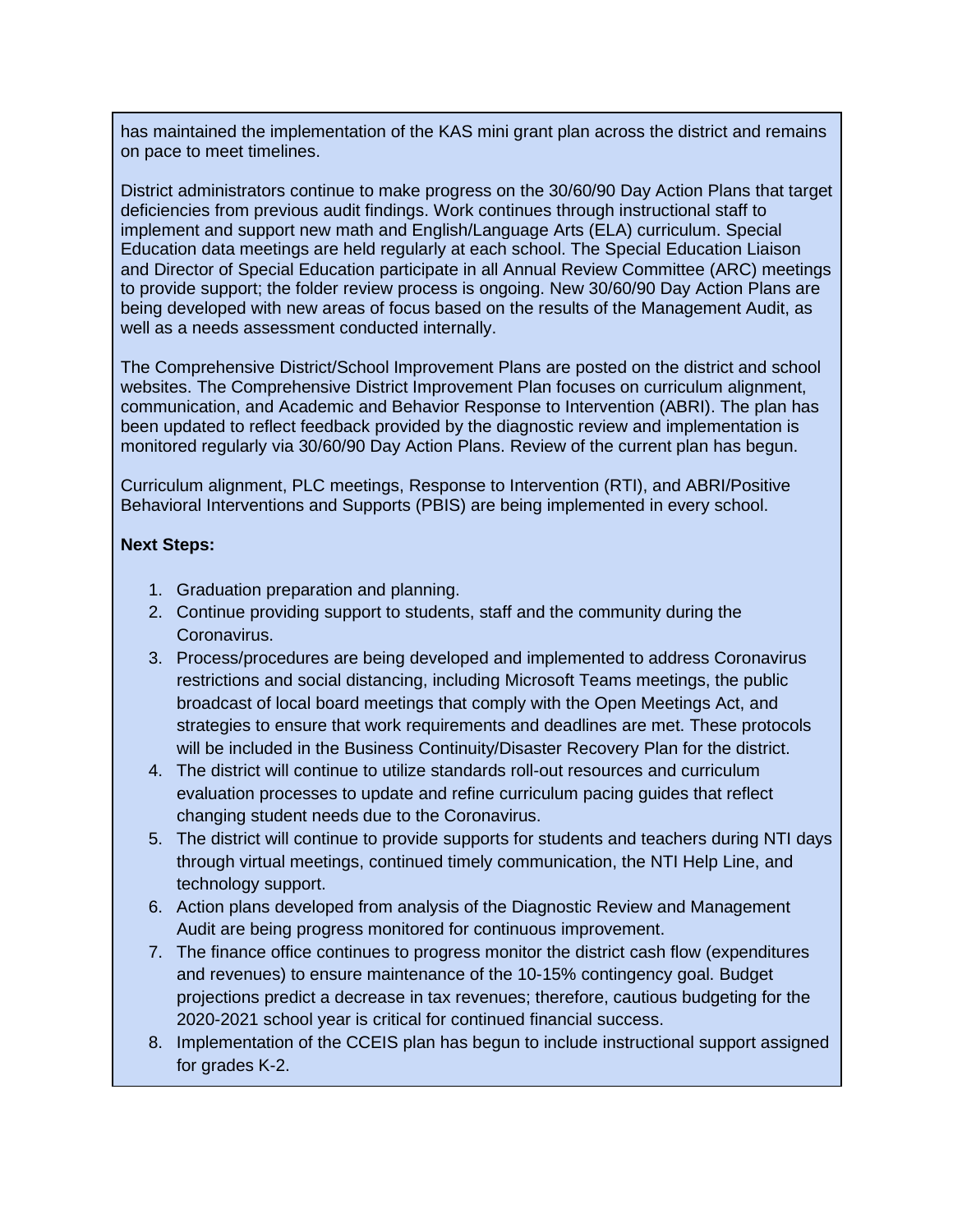9. Plans for the pick-up/collection of personal items following recommendations from KDE.

# **2. Action Strategies Completion**

#### **Governance and Operations:**

- The Kentucky School Boards Association (KSBA) continues to provide training to the local board of education. Training hours have been communicated to all members.
- The district's 30/60/90 Day Action Plans are regularly reviewed/updated via Google Docs and include items on: Instructional Management, Career and Technical Education, Special Education, Fiscal Management, Operational Support/Facilities, Food Service, Transportation, Personnel Administration, and Planning.
- Review/revision of a new District Strategic Plan and Communication Plan has taken place, resulting in a revised plan with updated Vision/Mission; Core Values; District Commitments; and Academic, Financial, and Facilities Goals. The local board approved a revised vision/mission and strategic plan during its March meeting. Updated communication of the plan includes new logos and the district seal, which promotes a positive image of the district.
- Redbook training has been identified as a recurring need in the district. Regular meetings are taking place with school secretaries to address areas of concern. Redbook training for district staff was last conducted on October 17, 2019. Online training is being offered to continue improving Redbook processes.

## **Instruction:**

- The 2019-2020 Non-Traditional Instruction Program Temporary Emergency Application was completed, approved by the local board, and submitted to KDE.
- The 2020-2021 Non-Traditional Instruction Program Initial Application was completed, approved by the local board, and submitted to KDE.
- Expanded access to digital resources such as Dreambox Math, Kami, and Pear Deck have been secured for teachers to utilize on NTI days. Some of these programs were already in place, and this expanded access allows teachers to utilize additional features when working with students.
- Implementation support for curriculum materials and resources (including math, ELA and phonics) continues. Teacher workshops to update curriculum maps to reflect additional needs due to the Coronavirus have been developed and shared with schools.
- A plan for improving the Career and Technical Education (CTE) program offerings at Breathitt High School is in the implementation phase. A district CTE point of contact has been designated, and TEDS training has been completed.
- Evidence-based resources to support science have been provided to all K-8 teachers district-wide, and training was completed on January 13-14, 2020. Digital resources with this program are being utilized during NTI.
- District non-negotiables for academics: strong instruction, deep engagement, grade appropriate assignments, and high expectations continue to be reinforced during school and district leadership team meetings and Professional Learning Communities (PLCs).
- School and district personnel continue to analyze academic and behavioral data, with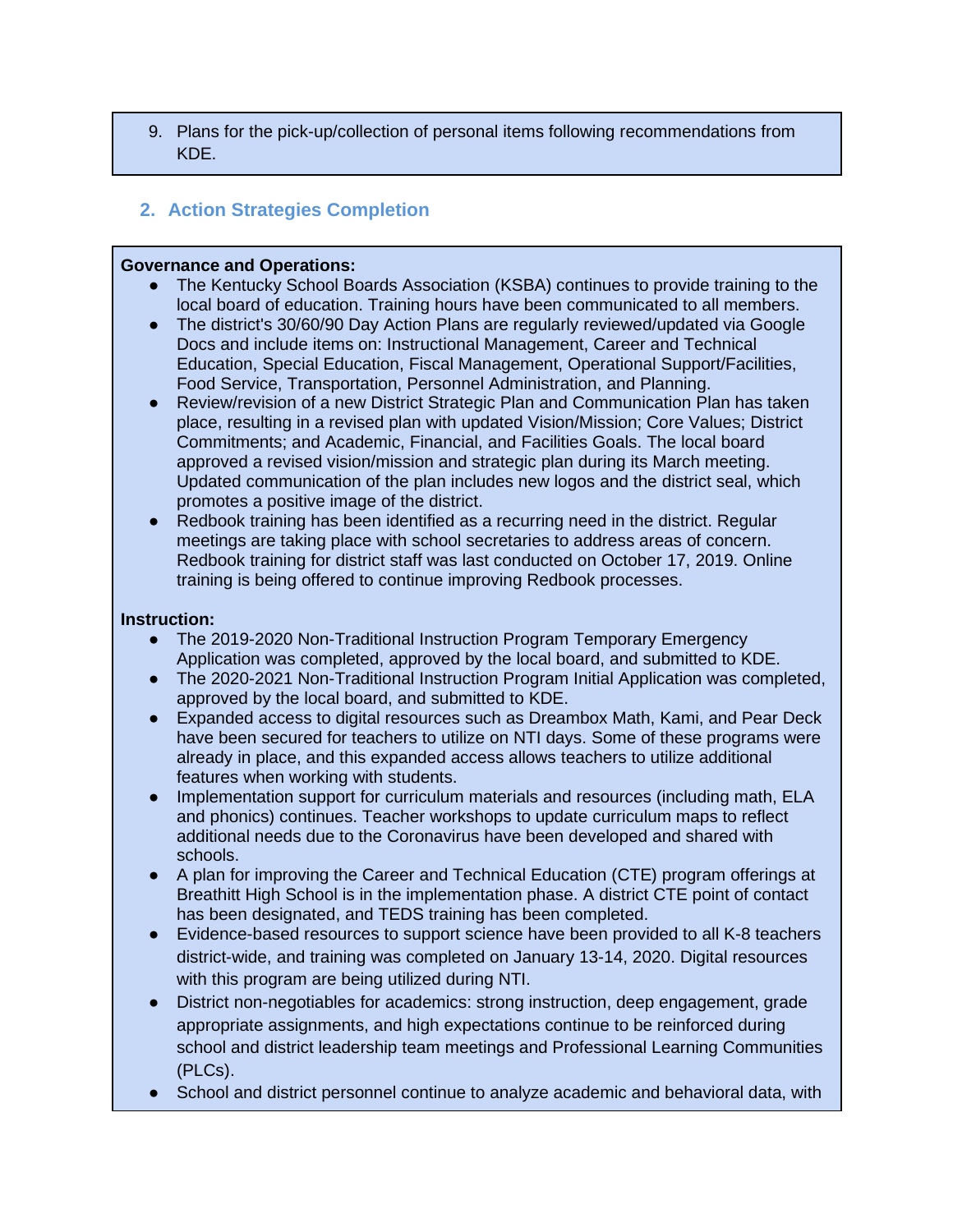#### the support of ABRI.

## **Maintenance:**

- The District Facilities Plan was approved by the Breathitt County Board of Education and KDE.
- After reviewing facilities' long-term roadmap with KDE personnel, the local board voted to move grades K-6 from LBJ Elementary to Sebastian Elementary (SES) for the 2019-2020 school year. School started for students on August 7, 2019, and students from LBJ are now in Sebastian Elementary School.
- Bids for SES Renovation have been approved by the local Board. SES renovation should be completed by June 1, 2020.

## **Technology:**

- Remote access has been granted to employees during Coronavirus restrictions.
- A new website and mobile app have been accessed by over 900 mobile users.
- Professional photos of staff members have been updated. New identification badges for all staff have been created.
- Several student iPads have been purchased for K-2 grades.
- The district continues to partner with Dataseam to increase technology in schools.
- All schools have been working on integrating new interactive boards within the classroom as an addition or replacement of existing technology within the classroom.
- Each school has been receiving training on new processes and procedures to reduce downtime for repairs on both student and staff equipment. Building capacity with personnel at each school has also been a focus.

# **3. Action Strategies Deficiencies**

## **Instruction:**

- Not all students have access to reliable internet at home, making it more difficult to provide timely feedback and support to students.
- Walkthrough data validates that additional training in several areas, including differentiation and blended learning, is needed for staff in all schools. Planning is in process to address these areas. Training will continue throughout the year through PLCs and future PD days.
- The district is currently addressing multiple teacher vacancies.<br>● Core instruction (Tier 1) as well as curriculum realignment in m
- Core instruction (Tier 1) as well as curriculum realignment in math (Eureka) and reading and writing (Wit & Wisdom) continues. Workshops in support of the roll-out of updated standards will be provided to staff during professional learning opportunities throughout the year.
- Assessment data and feedback from teachers and principals indicate a need to further support NGSS-aligned Science instruction.
- Data (MAP data and CCEIS designation) indicate that the intervention system across the district needs to be refined.

## **Governance/Operations:**

- Recruiting and retaining staff continues to be a growing challenge.
- Enrollment is continually monitored tracking the rate of decline. Trend data continues to predict a decline for future years; however, there was a slight increase (12 students) beginning with the 2019-2020 school year. Staffing is continually monitored to ensure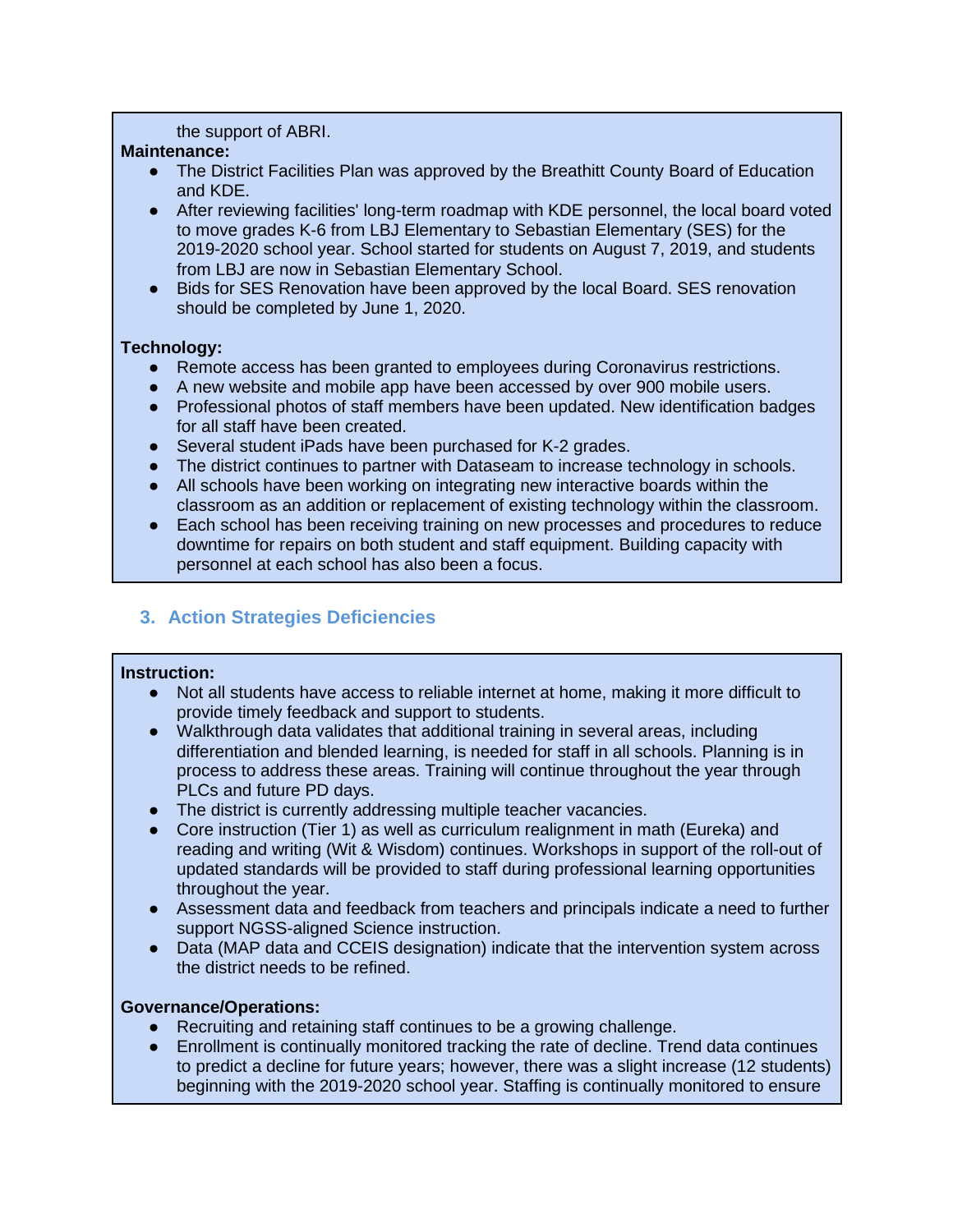compliance with the District Staffing Policy. A continued decline in enrollment requires a decline in staff.

● Effects of long-term school closures will be reviewed to determine how district should respond.

#### **Maintenance:**

The District Facilities Plan show \$60 million dollars of need, including maintenance/custodian tools and resources needed to address concerns and to increase efficiency. Current bonding potential is over \$10 million dollars and should increase by \$6-8 million dollars in July 2020.

## **Technology:**

- Technology professional development opportunities for staff and students is needed.
- 4. Action Strategies Additions

## **Governance/Operations:**

- Implementation of the Strategic Plan is being evaluated to determine what next steps need to take place for continuous improvement and effective implementation with fidelity. Mission/Vision and District Goals have been revised and were approved at the March meeting of the local board of education.
- Recent legislative changes that impact policies/procedures are being reviewed and updated.
- Coronavirus protocols are received from KDE, the Governor, and the federal government. Continual review and development of procedures is taking place at the district level to address unknown issues that arise due to the pandemic.

## **Instruction:**

- School improvement funds have allowed for the placement of a curriculum specialist at Breathitt High School.
- An intervention specialist has been added to provide support for K-2 teachers across the district.
- A Special Education Liaison has been hired to provide support for academic and behavioral interventions at all schools.
- Feedback from the Striving Readers Fidelity walkthrough indicated a need to support core literacy instruction and student engagement.
- The district has added non-negotiables for attendance and a MTSS (multi-tiered system of support) with input from principals and central office leadership team.
- Implementation rubrics for the Kentucky Academic Standards (KAS) and instructional programming (Eureka Math and Wit & Wisdom) have been developed and are currently being utilized with principals to identify school-specific needs and to determine next steps.

## **Maintenance/Technology:**

- Teacher devices are being utilized to deliver instruction remotely during NTI.
- The Facility and Technology Director continues to work from a 30/60/90 Day Action Plan to focus work. Work continues to address known deficiencies of previous audit